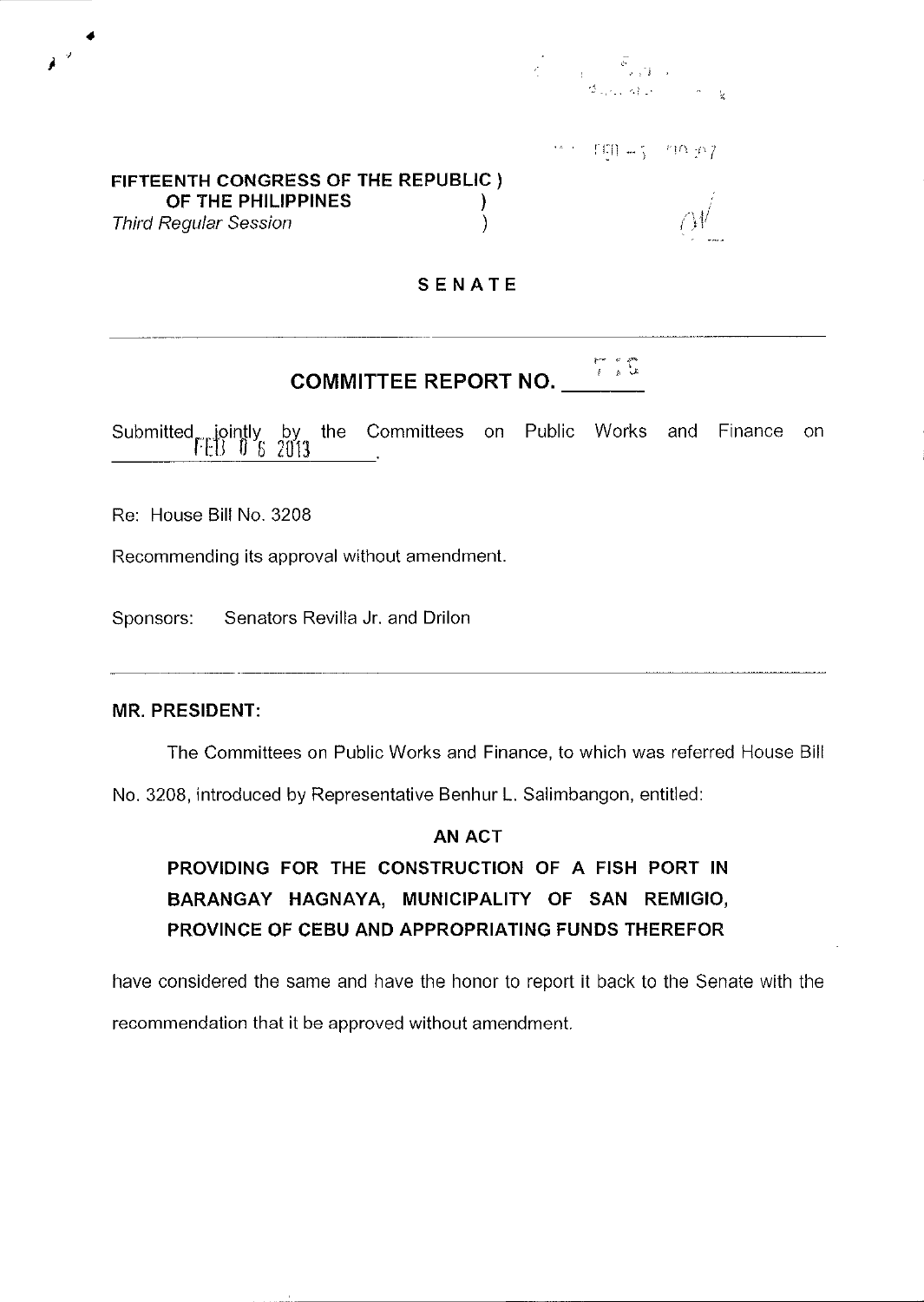Respectfully submitted:

**Chairpersons:** 

M DRILON mittee on Finance  $C<sub>0</sub>$ 

RAMON CONG REVILLA, JR.

Committee on Public Works Member, Committee on Finance

Vice-Chairpersons:

EDGARDO , KANGARA Committee on Finance Member, Committee on Public Works

**GREGORIO B. HONASAN I** Committee on Public Works Member, Committee on Finance

RALPH-GAREC mmittee on Finance Member, Committee on Public Works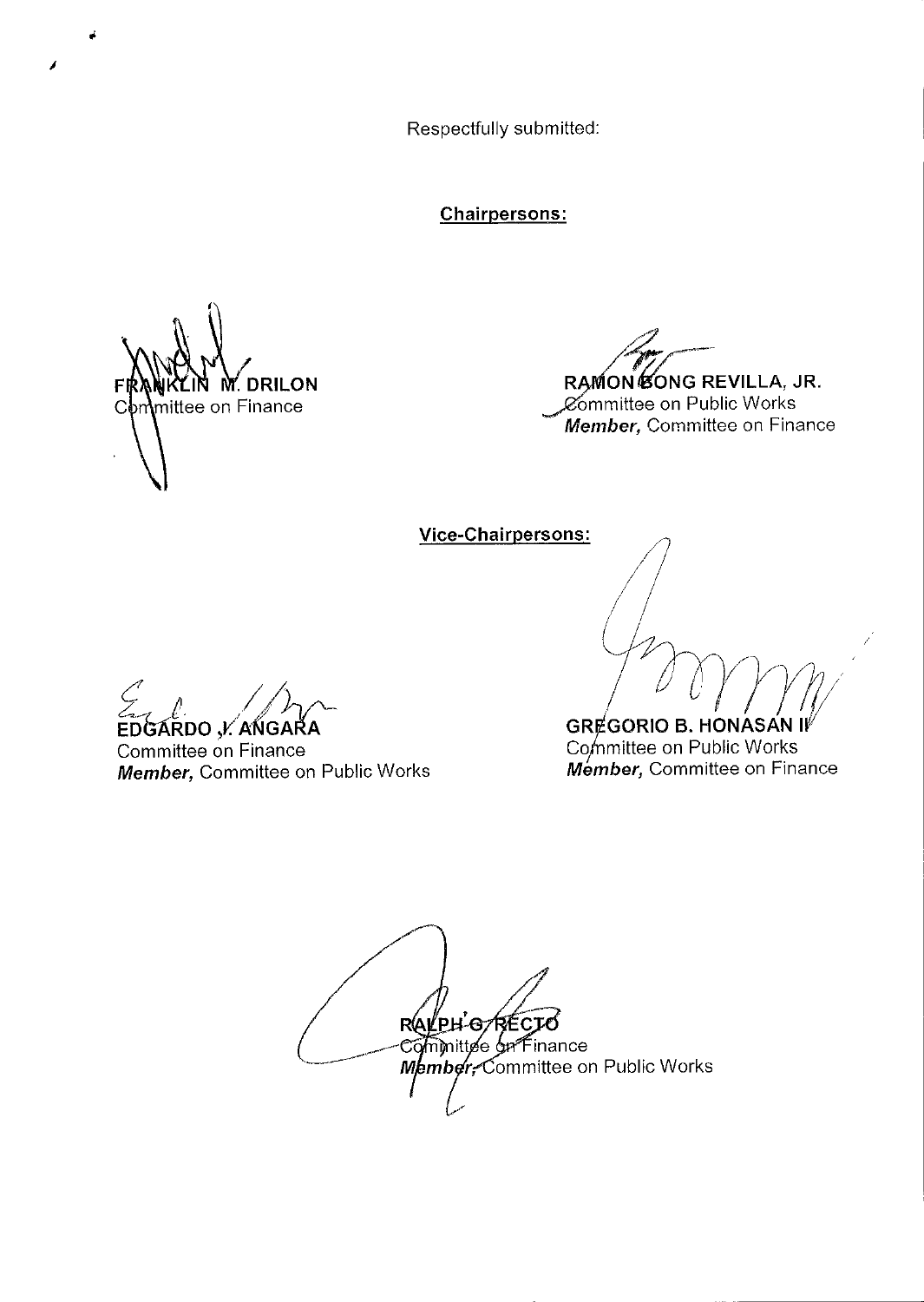**Members:** 

**MIRIAM DEFENSOR SANTIAGO**  Committee on Finance

,

**ANTONIO F. TRILLANES IV**  Committee on Public Works

**TEOFISTO L. GUINGONA III**  Committee on Finance

**MANUEL "LITO" M. LAPID** . Committee on Public Works <sup>v</sup> Committee on Finance

 $\int_{0}^{1} \int_{\mathbb{R}} \left( \int_{\mathbb{R}} \right) \, d\mathbb{R}$ ;J

**SERGIO R. OSMENA III**  Committee on Finance

**FERDINAND R. MARCOS, JR.** Committee⁄ on Public Works Committeé on Finance

FRANCIS N. PANGILINAN Committee on Finance

**MAN** ١R Committee on Public Works Committee on Finance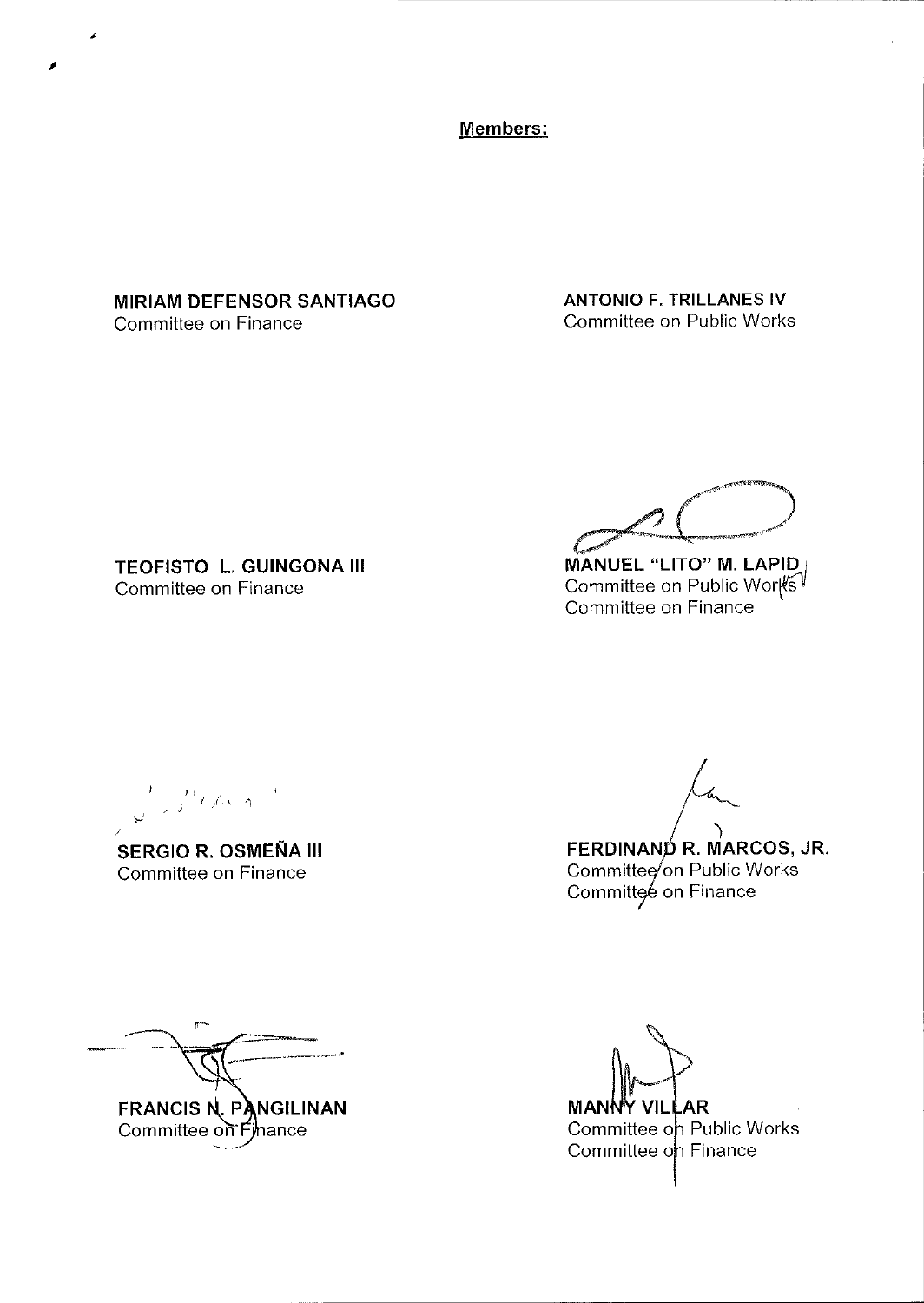**FRANCIS G. ESCUDERO**  Committee on Public Works Committee on Finance

**PANFILO M. LACSON**  Committee on Finance

 $\mathcal{L}$ 

•

•

**JOKER P. ARROYO**  Committee on Public Works Committee on Finance

**LOREN LEGARDA**  Committee on Public Works Committee on Finance

**PIAS. CAYETANO**  Committee on Public Works Committee on Finance

**AQUILINO "KOKO" L. PIMENTEL III**  Committee on Public Works Committee on Finance